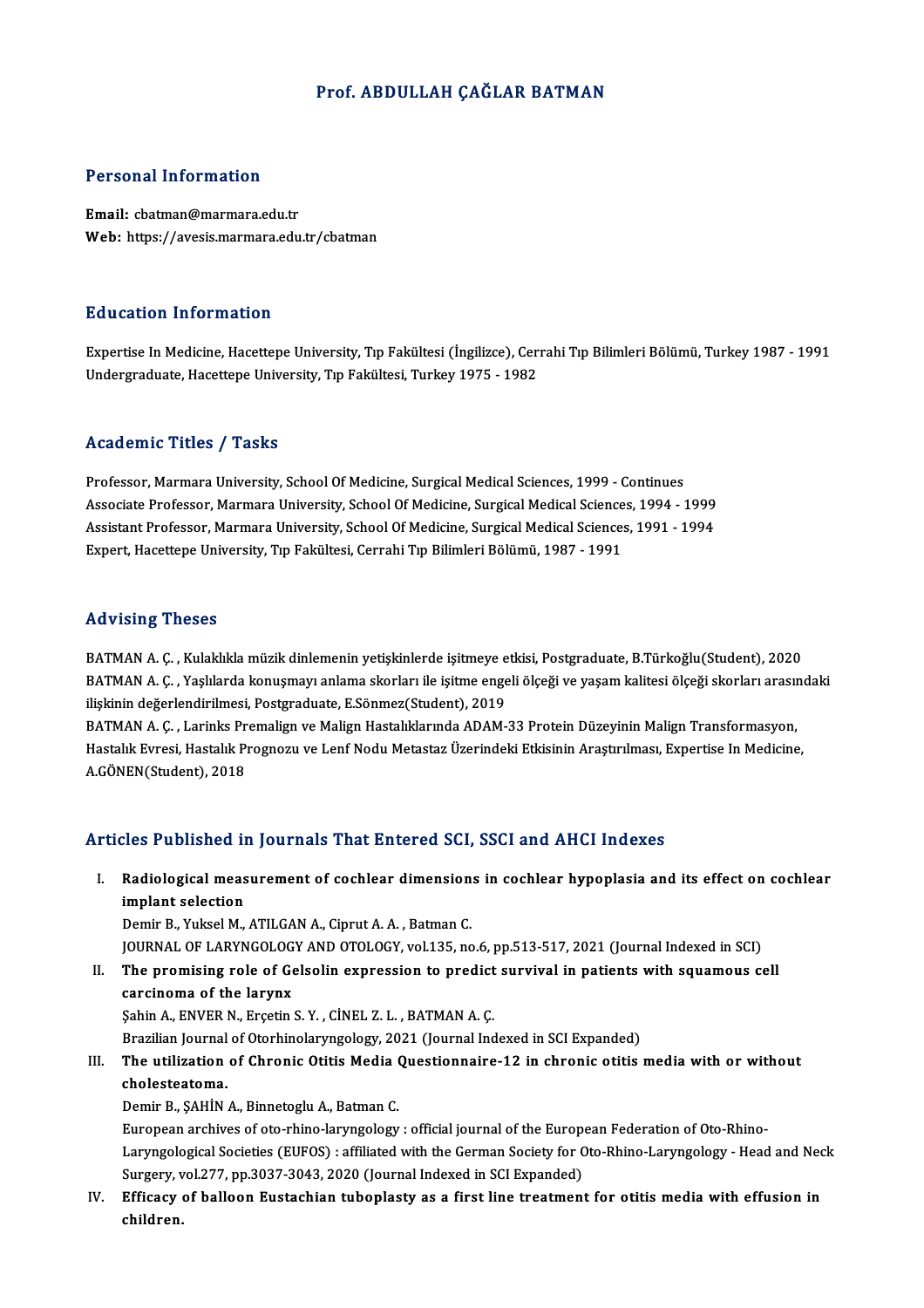Demir B., Batman C.

The Journal of laryngology and otology, vol.134, pp.1018-1021, 2020 (Journal Indexed in SCI)

## Demir B., Batman C.<br>The Journal of laryngology and otology, vol.134, pp.1018-1021, 2020 (Journal Indexed in SCI)<br>V. Surgical complications of cochlear implantation: a 25-year retrospective analysis of cases in a<br>tortio The Journal of laryngology a<br>Surgical complications of<br>tertiary academic center.<br>Binnstegly A. Domin B. Betn Surgical complications of coch<br>tertiary academic center.<br>Binnetoglu A., Demir B., Batman C.<br>European archives of ete rhine la:

tertiary academic center.<br>Binnetoglu A., Demir B., Batman C.<br>European archives of oto-rhino-laryngology : official journal of the European Federation of Oto-Rhino-Binnetoglu A., Demir B., Batman C.<br>European archives of oto-rhino-laryngology : official journal of the European Federation of Oto-Rhino-<br>Laryngological Societies (EUFOS) : affiliated with the German Society for Oto-Rhino-European archives of oto-rhino-laryngology : official journal of the Europ<br>Laryngological Societies (EUFOS) : affiliated with the German Society for C<br>Surgery, vol.277, pp.1917-1923, 2020 (Journal Indexed in SCI Expanded)<br> Laryngological Societies (EUFOS) : affiliated with the German Society for Oto-Rhino-Laryngology - Head and I<br>Surgery, vol.277, pp.1917-1923, 2020 (Journal Indexed in SCI Expanded)<br>VI. Efficacy of balloon Eustachian tubopla

## Surgery, vol.2<br>Efficacy of b<br>dysfunction.<br>Domir P. Potn Efficacy of ballool<br>dysfunction.<br>Demir B., Batman C.<br>Asta ata larumsalasi dysfunction.<br>Demir B., Batman C.<br>Acta oto-laryngologica, vol.140, no.4, pp.297-301, 2020 (Journal Indexed in SCI Expanded)

## Demir B., Batman C.<br>Acta oto-laryngologica, vol.140, no.4, pp.297-301, 2020 (Journal Indexed in SCI Expanded)<br>VII. The effect of canal diameter on audiologic results in patients with cochlear implantation with large<br>westib vestibular aqueduct syndrome.<br>Demir B., Cesur S., Incaz S., Alberalar N. D., Ciprut A., Batman C. The effect of canal diameter on audiologic results in pat<br>vestibular aqueduct syndrome.<br>Demir B., Cesur S., Incaz S., Alberalar N. D. , Ciprut A., Batman C.<br>European archives of ete rhine larungelegy : official journal of

European archives of oto-rhino-laryngology : official journal of the European Federation of Oto-Rhino-Laryngological Societies (EUFOS) : affiliated with the German Society for Oto-Rhino-Laryngology - Head and Neck European archives of oto-rhino-laryngology : official journal of the European<br>Laryngological Societies (EUFOS) : affiliated with the German Society for Oto-<br>Surgery, vol.277, no.3, pp.743-750, 2020 (Journal Indexed in SCI Laryngological Societies (EUFOS) : affiliated with the German Society for Oto-Rhino-Laryngology - Head and Neck<br>Surgery, vol.277, no.3, pp.743-750, 2020 (Journal Indexed in SCI Expanded)<br>VIII. Bacterial cellulose tubes as

## Surgery<br>Bacteri<br>model. Bacterial cellulose tubes as a nerve conduit for repai<br>model.<br>Binnetoglu A., Demir B., AKAKIN D., Demirci E. K. , Batman C.<br>European archives of ete rhine larungelegy : efficial journal

model.<br>Binnetoglu A., Demir B., AKAKIN D., Demirci E. K. , Batman C.<br>European archives of oto-rhino-laryngology : official journal of the European Federation of Oto-Rhino-Binnetoglu A., Demir B., AKAKIN D., Demirci E. K. , Batman C.<br>European archives of oto-rhino-laryngology : official journal of the European Federation of Oto-Rhino-<br>Laryngological Societies (EUFOS) : affiliated with the Ge European archives of oto-rhino-laryngology : official journal of the European<br>Laryngological Societies (EUFOS) : affiliated with the German Society for Oto-<br>Surgery, vol.277, no.1, pp.277-283, 2020 (Journal Indexed in SCI Laryngological Societies (EUFOS) : affiliated with the German Society for Oto-Rhino-Lary<br>Surgery, vol.277, no.1, pp.277-283, 2020 (Journal Indexed in SCI Expanded)<br>IX. Outcomes of cochlear implantation in children with in

## Surgery, vol.277, no.1, pp.277-283, 2020 (Journal Indexed in SCI Expanded)<br>IX. Outcomes of cochlear implantation in children with inner ear malformations.<br>Demir B., CESUR S., SAHİN A., Binnetoglu A., Ciprut A. A., Batman C

European archives of oto-rhino-laryngology : official journal of the European Federation of Oto-Rhino-Laryngological Societies (EUFOS) : affiliated with the German Society for Oto-Rhino-Laryngology - Head and Neck European archives of oto-rhino-laryngology : official journal of the Europ<br>Laryngological Societies (EUFOS) : affiliated with the German Society for C<br>Surgery, vol.276, pp.2397-2403, 2019 (Journal Indexed in SCI Expanded)<br> Laryngological Societies (EUFOS) : affiliated with the German Soci<br>Surgery, vol.276, pp.2397-2403, 2019 (Journal Indexed in SCI Exp<br>X. Long-term outcomes of ossiculoplasty using bone cement<br>Domin B. Binnetoclu A. Sonin A.

## Surgery, vol.276, pp.2397-2403, 2019 (Journal Indexed<br>Long-term outcomes of ossiculoplasty using bon<br>Demir B., Binnetoglu A., Sanin A., Derinsu U., Batman C.<br>JOURNAL OF LARYNCOLOCY AND OTOLOCY vol.132. p Long-term outcomes of ossiculoplasty using bone cement<br>Demir B., Binnetoglu A., Sanin A., Derinsu U., Batman C.<br>JOURNAL OF LARYNGOLOGY AND OTOLOGY, vol.133, no.8, pp.658-661, 2019 (Journal Indexed in SCI)<br>Sear evoluction i Demir B., Binnetoglu A., Sanin A., Derinsu U., Batman C.<br>JOURNAL OF LARYNGOLOGY AND OTOLOGY, vol.133, no.8, pp.658-661, 2019 (Journal Indexed in SCI)<br>XI. Scar evaluation in subperiosteal temporal pocket versus the one-laye

## JOURNAL OF LARYNGOLOGY AND OTOLOGY, vol.133, no.8, pp.658-661, 2019<br>Scar evaluation in subperiosteal temporal pocket versus the one-lay<br>implantation using the Patient and Observer Scar Assessment Scale<br>Domin B. Binnetocky Scar evaluation in subperiosteal temporal po<br>implantation using the Patient and Observer<br>Demir B., Binnetoglu A., Mammodova U., Batman C.<br>EUROPEAN ARCHIVES OF OTO PHINO LARVNCOLO implantation using the Patient and Observer Scar Assessment Scale<br>Demir B., Binnetoglu A., Mammodova U., Batman C.<br>EUROPEAN ARCHIVES OF OTO-RHINO-LARYNGOLOGY, vol.276, no.8, pp.2149-2154, 2019 (Journal Indexed in SCI)

### XII. A Challenge for Cochlear Implantation: Duplicated Internal Auditory Canal. Binnetoglu A., Baglam T., Sari M., Gundogdu Y., Batman C. A Challenge for Cochlear Implantation: Duplicated Internal Auditory Canal.<br>Binnetoglu A., Baglam T., Sari M., Gundogdu Y., Batman C.<br>The journal of international advanced otology, vol.12, no.2, pp.199-201, 2016 (Journal In Binnetoglu A., Baglam T., Sari M., Gundogdu Y., Batman C.<br>The journal of international advanced otology, vol.12, no.2, pp.199-201, 2016 (Journal Indexed in SCI Expanded)<br>XIII. Fascin expression in cholesteatoma: correlatio

## The jour<mark><br>Fascin e</mark><br>disease.<br><sup>Pinnotog</sup> Fascin expression in cholesteatoma: correlation with destruction of the ossicular chain and extent of disease.<br>Binnetoglu A., Sari M., Baglam T., Seven E., Yumusakhuylu A. C. , Topuz M. F. , Batman C.

disease.<br>Binnetoglu A., Sari M., Baglam T., Seven E., Yumusakhuylu A. C. , Topuz M. F. , Batman C.<br>Clinical otolaryngology : official journal of ENT-UK ; official journal of Netherlands Society for Oto-Rhino-<br>Laryngology & Binnetoglu A., Sari M., Baglam T., Seven E., Yumusakhuylu A. C. , Topuz M. F. , Batman C.<br>Clinical otolaryngology : official journal of ENT-UK ; official journal of Netherlands Society for Oto-Rhino<br>Laryngology & Cervico-F Clinical otolaryngology : official journal of ENT-UK ; official journal of Netherlands Society for Oto-Rhino-<br>Laryngology & Cervico-Facial Surgery, vol.40, no.4, pp.335-40, 2015 (Journal Indexed in SCI Expanded)<br>XIV. Cochl

## Laryngology & Cervico-Facial Surgery, vol.4<br>Cochlear implantation: is hearing pres<br>Derinsu U., Serin G. M. , Akdas F., Batman C.<br>The Journal of graniafacial surgery, vol.22. Cochlear implantation: is hearing preservation necessary in severe to profound hearing<br>Derinsu U., Serin G. M. , Akdas F., Batman C.<br>The Journal of craniofacial surgery, vol.22, no.2, pp.520-2, 2011 (Journal Indexed in SCI

## Derinsu U., Serin G. M. , Akdas F., Batman C.<br>The Journal of craniofacial surgery, vol.22, no.2, pp.520-2, 2011 (Journal IXV.<br>XV. Cochlear implantation in patients with bilateral cochlear trauma. The Journal of craniofacial surgery, vol.22, no.2, pp.520-2, 2011 (Journal Cochlear implantation in patients with bilateral cochlear traum<br>Serin G. M. , Derinsu U., Sari M., Gergin O., Ciprut A., Akdas F., Batman C.<br>Americ Serin G. M., Derinsu U., Sari M., Gergin O., Ciprut A., Akdas F., Batman C.<br>American journal of otolaryngology, vol.31, no.5, pp.350-5, 2010 (Journal Indexed in SCI Expanded)

XVI. Cochlear implantation in chronic otitis media.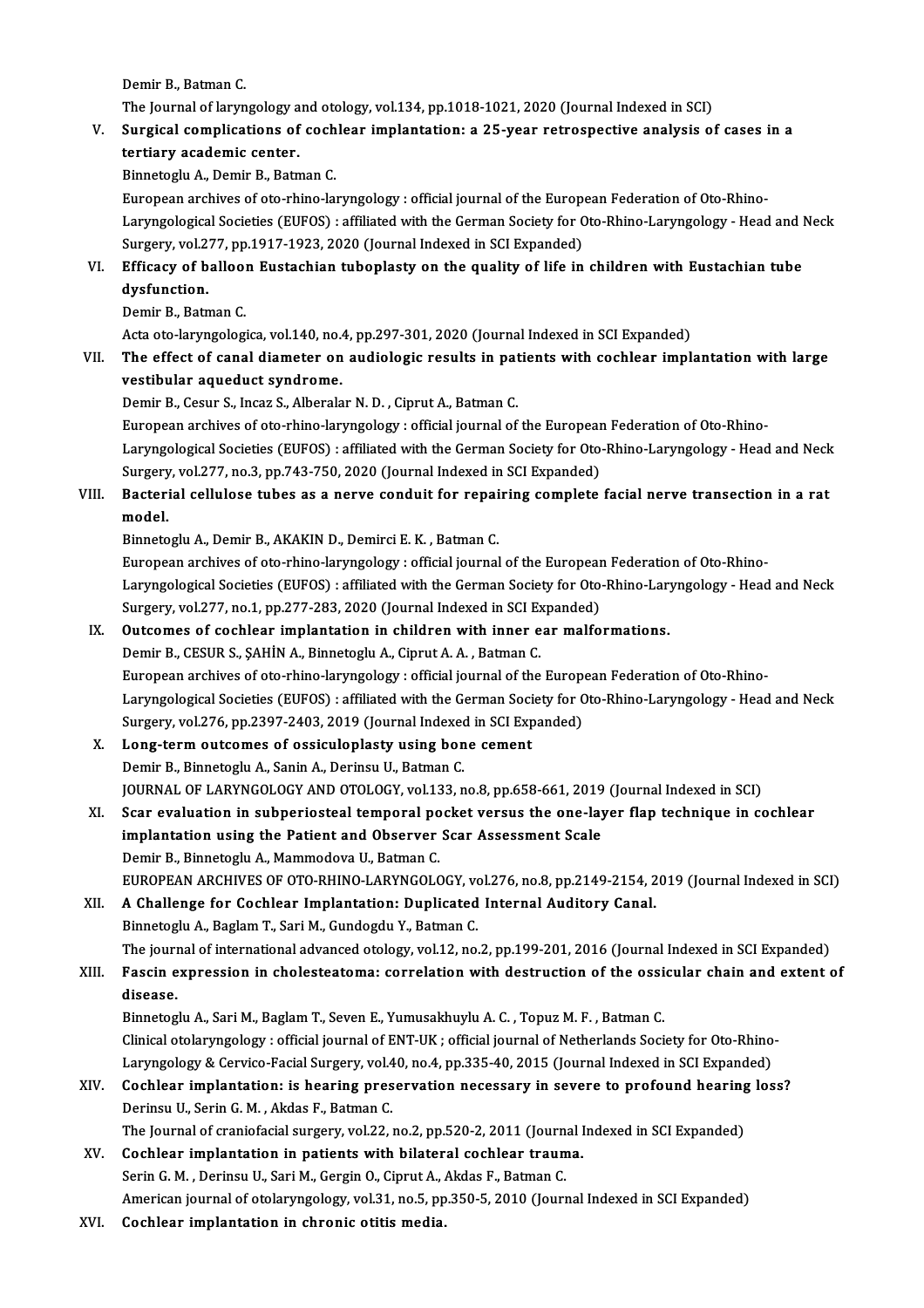Olgun L., Batman C., Gultekin G., Kandogan T., Cerci U. Olgun L., Batman C., Gultekin G., Kandogan T., Cerci U.<br>The Journal of laryngology and otology, vol.119, no.12, pp.946-9, 2005 (Journal Indexed in SCI Expanded)<br>Clinical imnostance of sunnatubal resess in cholostesteme sur Olgun L., Batman C., Gultekin G., Kandogan T., Cerci U.<br>The Journal of laryngology and otology, vol.119, no.12, pp.946-9, 2005 (Jour<br>XVII. Clinical importance of supratubal recess in cholesteatoma surgery.<br>Inopli S. Otturk

The Journal of laryngology and otology, vol.119, no.12, pp.946<br>Clinical importance of supratubal recess in cholesteate<br>Inanli S., Ozturk O., Batman C., Tutkun A., Uneri C., Sehitoglu M.<br>Otology & nouvetabogy : official pub Clinical importance of supratubal recess in cholesteatoma surgery.<br>Inanli S., Ozturk O., Batman C., Tutkun A., Uneri C., Sehitoglu M.<br>Otology & neurotology : official publication of the American Otological Society, America Inanli S., Ozturk O., Batman C., Tutkun A., Uneri C., Sehitoglu M.<br>Otology & neurotology : official publication of the American Otological Society, American Neurotology Society [and<br>European Academy of Otology and Neurotol Otology & neurotology : official publication of the American Otological Society, American Neurotology Soci<br>European Academy of Otology and Neurotology, vol.22, no.6, pp.754-60, 2001 (Journal Indexed in SCI Exp<br>XVIII. The e

Europear<br>The effe<br>mucosa.<br>Inanli S The effect of endoscopic sinus surgery on mucocilia:<br>mucosa.<br>Inanli S., Tutkun A., Batman C., Okar I., Uneri C., Sehitoğlu M.<br>Phinology vol 39. pp.120-3-2000 (Journal Indoved in SCD

mucosa.<br>Inanli S., Tutkun A., Batman C., Okar I., Uneri C., Sehitoğlu M.<br>Rhinology, vol.38, pp.120-3, 2000 (Journal Indexed in SCI)

### Articles Published in Other Journals

- rticles Published in Other Journals<br>I. The Effect of Blood Loss on the Hemodynamics of Pediatric Patients Undergoing Simultaneous<br>Rilateral Cochlear Implantation The Effect of Blood Loss on the<br>Bilateral Cochlear Implantation.<br>Domin B. Binnstağlu A. Betman C. Bilateral Cochlear Implantation.<br>Demir B., Binnetoğlu A., Batman Ç. Bilateral Cochlear Implantation.<br>Demir B., Binnetoğlu A., Batman Ç.<br>Turkish archives of otorhinolaryngology, vol.58, pp.118-121, 2020 (Journal Indexed in ESCI)<br>Normative Eindings of Elestrically Evaked Compound Astion Pete
- II. Normative Findings of Electrically Evoked Compound Action Potential Measurements Using the Turkish archives of otorhinolaryngology, vol.58, pp.118-121, 2020 (Journal Indexed in<br>Normative Findings of Electrically Evoked Compound Action Potential Measu<br>Neural Response Telemetry of the Nucleus CI24M Cochlear Implan Cafarelli D. D. , Dillier N., Lai W., von W. E. , van D. B. , Akdas F., Aksit M., BATMAN A. Ç. , Beynon A., Burdo S.<br>Audiology And Neuro-Otology, vol.10, no.2, pp.105-116, 2005 (Non-Refreed Journal) Neural Response Telemetry of the Nucleus CI24M Cochlear Implant System

### Refereed Congress / Symposium Publications in Proceedings

- I. Outcomes of Cochlear Implantation in Children with Inner Ear Malformations. Demir B., CESUR S., ŞAHİN A., BİNNETOĞLU A., ÇİPRUT A. A., BATMAN A. Ç. 14th European Symposium on Pediatric Cochlear Implantation., Poland, 16 - 19 October 2019 Demir B., CESUR S., ŞAHİN A., BİNNETOĞLU A., ÇİPRUT A. A. , BATMAN A. Ç.<br>14th European Symposium on Pediatric Cochlear Implantation., Poland, 16 - 19 October 20<br>II. Koklear İmplant Kullanan Çocuklarda Spektral Çözünürlüğün
- KARAMAN A., BATMAN A. Ç. , ÇİPRUT A. A.<br>Marmara Odyoloji Günleri, İstanbul, Turkey, 24 25 June 2019 Koklear İmplant Kullanan Çocuklarda Spektral Çözünüri<br>KARAMAN A., BATMAN A. Ç. , ÇİPRUT A. A.<br>Marmara Odyoloji Günleri, İstanbul, Turkey, 24 - 25 June 2019<br>Koklear İmplant Kullanan Gasuklarda Spektral Gözünüri KARAMAN A., BATMAN A. Ç. , ÇİPRUT A. A.<br>Marmara Odyoloji Günleri, İstanbul, Turkey, 24 - 25 June 2019<br>III. Koklear İmplant Kullanan Çocuklarda Spektral Çözünürlüğün Değerlendirilmesi<br>Aygenur K. CİPPUT A. A., BATMAN A. G
- Marmara Odyoloji Günleri, İstanbul, Turl<br>**Koklear İmplant Kullanan Çocukları**<br>Ayşenur K., ÇİPRUT A. A. , BATMAN A. Ç.<br>Marmara Odvalaji Günlari 2010, İstanbu Koklear İmplant Kullanan Çocuklarda Spektral Çözünürlüğün Değerlendirilmes<br>Ayşenur K., ÇİPRUT A. A. , BATMAN A. Ç.<br>Marmara Odyoloji Günleri 2019, İstanbul, Turkey, 24 May 2109 - 25 May 2019, pp.10-11<br>Müzikle ilgili Yasam k Ayşenur K., ÇİPRUT A. A. , BATMAN A. Ç.<br>Marmara Odyoloji Günleri 2019, İstanbul, Turkey, 24 May 2109 - 25 May 2019, pp.10-11<br>IV. Müzikle ilgili Yaşam kalitesi anketinin Türkçeye Uyarlanması
- akbulut a.a., ÇİPRUT A.A., AKDENİZ E., BATMAN A.Ç. Marmara Odyoloji Günleri2019, İstanbul, Turkey, 24 - 25 May 2019, pp.8-9
- V. Koklear implant kullanıcısı çocuklarda öğrenme ve bellek işlevlerinin değerelendirilmesi ve alıcı Marmara Odyoloji Günleri2019, İstanbul, Turkey, 24 - 2<br>Koklear implant kullanıcısı çocuklarda öğrenme<br>İfade edici dil gelişimiyle İlişkisinin İncelenmesi<br>aktas a bu C<sup>ippur</sup> A A - BATMAN A C Koklear implant kullanıcısı çocukla<br>İfade edici dil gelişimiyle İlişkisinin<br>aktaş e.b. , ÇİPRUT A.A. , BATMAN A.Ç.<br>Marmara Odvalaji günləri<sup>2010</sup> İstanbu İfade edici dil gelişimiyle İlişkisinin İncelenmesi<br>aktaş e. b. , ÇİPRUT A. A. , BATMAN A. Ç.<br>Marmara Odyoloji günleri2019, İstanbul, Turkey, 24 - 25 May 2019, pp.14-15<br>ÖSTAKİ TÜPÜ HASTALIKLARI aktaş e. b. , ÇİPRUT A. A. , BATMAN A. Ç.<br>Marmara Odyoloji günleri2019, İstanbul, Turkey, 2<br>VI. **ÖSTAKİ TÜPÜ HASTALIKLARI**<br>ÖZGİRGİN N., YILDIRIM BAYLAN M., BATMAN A. C.
- Marmara Odyoloji günleri2019, İstanbul, Turkey, 2<br>**ÖSTAKİ TÜPÜ HASTALIKLARI**<br>ÖZGİRGİN N., YILDIRIM BAYLAN M., BATMAN A. Ç.<br>40 TÜPK ULUSAL KULAK RUPUN BOČAZ RAS VE R 40.TÜRKULUSALKULAKBURUNBOĞAZBAŞVEBOYUNCERRAHİSİKONGRESİ,Turkey,7 -11November 2018 ÖZGİRGİN N., YILDIRIM BAYLAN M., BATMAN A. Ç.<br>40.TÜRK ULUSAL KULAK BURUN BOĞAZ BAŞ VE BOYUN CERRAHİSİ KONGRESİ, Turkey, 7 - 11 November 2018<br>11. NAZOFARENKSTEKI BENIGN VE MALIGN LEZYON AYRICI TANISINDA FDG TUTULUMUNUN YERI
- 40.TÜRK ULUSAL KULAK BURUN BOĞAZ I<br>NAZOFARENKSTEKI BENIGN VE MAL<br>HISTOPATOLOJI KARŞILAŞTIRILMASI<br>BİNNETQĞLU A. Demir B. GÜNDQĞDU Y NAZOFARENKSTEKI BENIGN VE MALIGN LEZYON AYRICI TANISINDA FDG TUTULU<br>HISTOPATOLOJI KARŞILAŞTIRILMASI<br>BİNNETOĞLU A., Demir B., GÜNDOĞDU Y., YUMUŞAKHUYLU A. C. , BAĞLAM T., BATMAN A. Ç.<br>20. Türk Ulucal Kulak Burun Bağaz ve Bo HISTOPATOLOJI KARŞILAŞTIRILMASI<br>19. TürkUlusal Kulak Burun Boğaz ve Baş Boyun Cerrahisi Kongresi, Antalya, Turkey, 8 - 12 October 2017<br>39. Türk Ulusal Kulak Burun Boğaz ve Baş Boyun Cerrahisi Kongresi, Antalya, Turkey, 8 -BİNNETOĞLU A., Demir B., GÜNDOĞDU Y., YUMUŞAKHUYLU A. C. , BAĞLAM T., BATMAN A. Ç.<br>39. Türk Ulusal Kulak Burun Boğaz ve Baş Boyun Cerrahisi Kongresi, Antalya, Turkey, 8 - 12 October 2017<br>VIII. Tavşanlarda Oluşturulan N
- 39. Türk Ulusal Kulak Buruı<br>Tavşanlarda Oluşturulan<br>İyileşmesi Üzerine Etkisi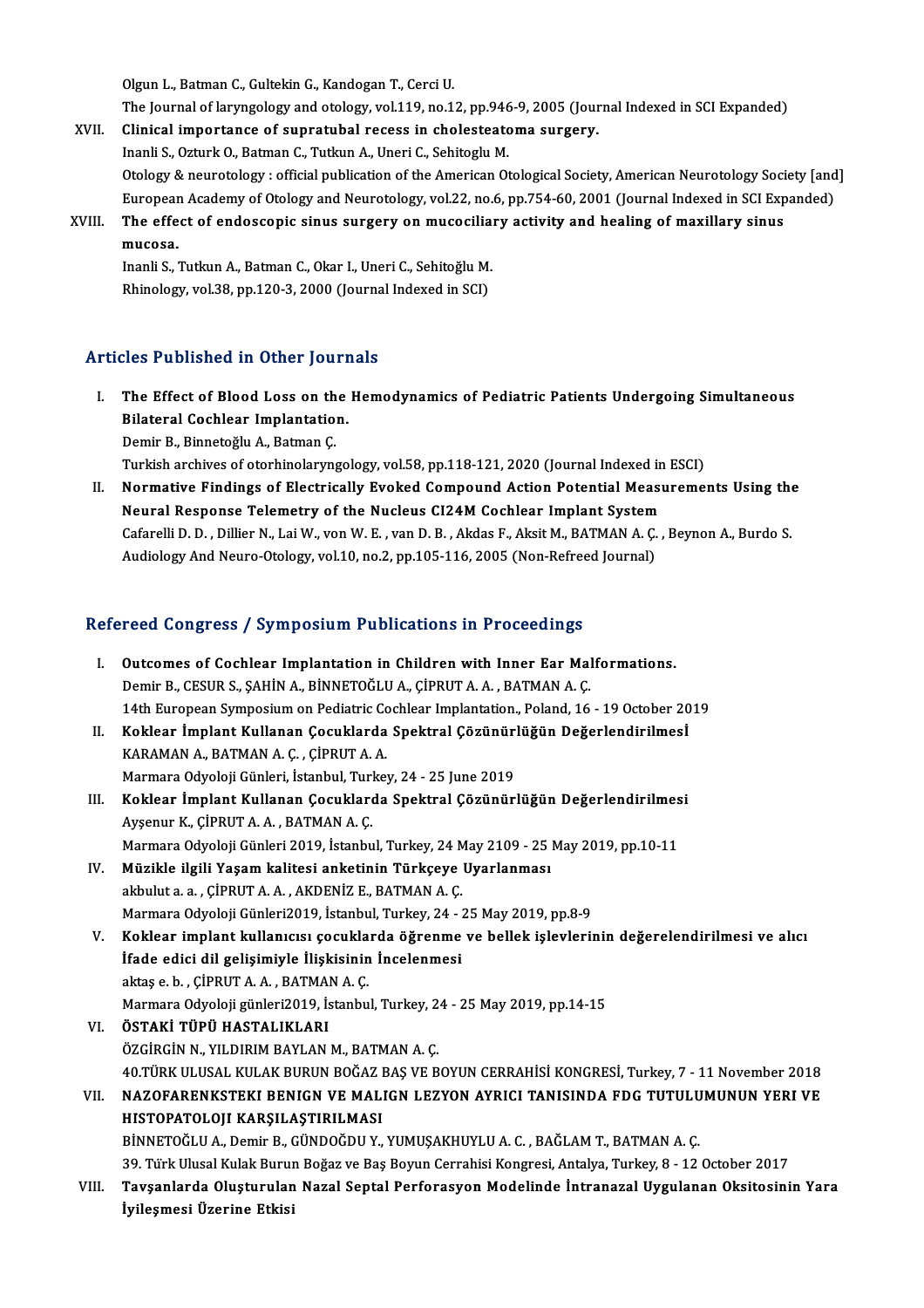FINDIKM.O. ,SARIM.,MİDİA.,BİNNETOĞLUA.,YUMUŞAKHUYLUA.C. ,BAĞLAMT.,BATMANA.Ç. FINDIK M. O. , SARI M., MİDİ A., BİNNETOĞLU A., YUMUŞAKHUYLU A. C. , BAĞLAM T., BATMAN A. Ç.<br>37. Türk Ulusal Kulak Burun Boğaz ve Baş Boyun Cerrahisi Kongresi, Antalya, Turkey, 28 - 01 November 2015<br>Sısan faringalutanğa fi FINDIK M. O. , SARI M., MİDİ A., BİNNETOĞLU A., YUMUŞAKHUYLU A. C. , BAĞLAM T., BATMAN A. Ç.<br>37. Türk Ulusal Kulak Burun Boğaz ve Baş Boyun Cerrahisi Kongresi, Antalya, Turkey, 28 - 01 November 2015<br>IX. Sıçan faringoku

IX. Sıçan faringokutanöz fistül modelinde bakteriyel selülozun fistül kapanmasında etkinliğinin primer<br>onarım ile karşılaştırılması Sıçan faringokutanöz fistül modelinde bakteriyel selülozun fistül kapanmasında etkinliğinin prime<br>onarım ile karşılaştırılması<br>DEMİR B., SARI M., BİNNETOĞLU A., YUMUŞAKHUYLU A. C. , FİLİNTE D., TEKİN İ. Ö. , BAĞLAM T., BAT

onarım ile karşılaştırılması<br>DEMİR B., SARI M., BİNNETOĞLU A., YUMUŞAKHUYLU A. C. , FİLİNTE D., TEKİN İ. Ö. , BAĞLAM T., BATMAN A. Ç.<br>37. Türk Ulusal Kulak Burun Boğaz ve Baş Boyun Cerrahisi Kongresi, Antalya, Turkey, 28 -DEMİR B., SARI M., BİNNETOĞLU A., YUMUŞAKHUYLU A. C. , FİLİNTE D., TEKİN İ. Ö. , BAĞLAM T., BATMAN A. Ç.<br>37. Türk Ulusal Kulak Burun Boğaz ve Baş Boyun Cerrahisi Kongresi, Antalya, Turkey, 28 - 01 November 2015<br>X. Peri

37. Tür<mark>l</mark><br>Perifer<br>modeli Periferik fasial sinir yaralanmasinda bakteriyel selluloz kullanimi Deneysel sican fasiyal s<br>modeli<br>Binnetoglu A., DEMİR B., AKAKIN D., KERVANCIOĞLU DEMİRCİ E., BAĞLAM T., SARI M., BATMAN A. Ç.<br>27. Turk Ulucal Kulak Burun

modeli<br>Binnetoglu A., DEMİR B., AKAKIN D., KERVANCIOĞLU DEMİRCİ E., BAĞLAM T., SARI M., BATMAN A. Ç.<br>37. Turk Ulusal Kulak Burun Bogaz ve Bas Boyun Cerrahisi Kongresi, Turkey, 28 October - 01 November 2015<br>Fassin expressio Binnetoglu A., DEMİR B., AKAKIN D., KERVANCIOĞLU DEMİRCİ E., BAĞLAM T., SARI M., BATMAN A. Ç.<br>37. Turk Ulusal Kulak Burun Bogaz ve Bas Boyun Cerrahisi Kongresi, Turkey, 28 October - 01 November 2015<br>XI. Fascin expressio

# 37 Turk<br>Fascin e<br>disease<br><sup>Dinnerc</sup>

Fascin expression in choletatoma correlation with destruction of the ossicular chain and existency disease<br>BİNNETOĞLU A., SARI M., BAĞLAM T., ERBARUT İ., YUMUŞAKHUYLU A. C. , TOPUZ M. F. , BATMAN A. Ç.<br>20 Bolitzer Seciety disease<br>BİNNETOĞLU A., SARI M., BAĞLAM T., ERBARUT İ., YUMUŞAKHUYLU A. C. , TOPUZ M. F. , B.<br>29. Politzer Society Meeting, Antalya, Turkey, 14 - 17 November 2013, vol.40, pp.335-340<br>Fessin expression in shelesteaterna serr BİNNETOĞLU A., SARI M., BAĞLAM T., ERBARUT İ., YUMUŞAKHUYLU A. C. , TOPUZ M. F. , BATMAN A. Ç.<br>29. Politzer Society Meeting, Antalya, Turkey, 14 - 17 November 2013, vol.40, pp.335-340<br>XII. Fascin expression in choleste

29. Politzer S<br>Fascin expit<br>thedisease<br>PINNETOČLI Fascin expression in cholesteatoma correlation with destruction of ossicular chain and ex<br>thedisease<br>BİNNETOĞLU A., SARI M., BAĞLAM T., ERBARUT İ., YUMUŞAKHUYLU A. C. , TOPUZ M. F. , BATMAN A. Ç.<br>20 Bolitzer Seciety Mestin

thedisease<br>BİNNETOĞLU A., SARI M., BAĞLAM T., ERBARUT İ., YUMUŞAKHUYLU A. C. , TOPUZ M. F. , BATMAN A. Ç.<br>29. Politzer Society Meeting, 14 - 17 November 2013

#### XIII. Kliniğimizdeki parotis olgularımız

YUMUŞAKHUYLU A. C. , BİNNETOĞLU A., FINDIK M. O. , TOPUZ M. F. , İNANLI S., BATMAN A. Ç. 34.TürkUlusalKulakBurunBoğazveBaşBoyunCerrahisiKongresi,Antalya,Turkey,10 -14October 2012

#### XIV. Larengeal dev hücreli granülom

34. Türk Ulusal Kulak Burun Boğaz ve Baş Boyun Cerrahisi Kongresi, Antalya, Tur<br>Larengeal dev hücreli granülom<br>KANTÜRK Y., ÇAM M. B. , YUMUŞAKHUYLU A. C. , TOPUZ F., SARI M., BATMAN A. Ç.<br>21 Türk Ulusal Kulak Burun Boğaz v

Larengeal dev hücreli granülom<br>KANTÜRK Y., ÇAM M. B. , YUMUŞAKHUYLU A. C. , TOPUZ F., SARI M., BATMAN A. Ç.<br>31.Türk Ulusal Kulak Burun Boğaz ve Baş Boyun Cerrahisi Kongresi, Antalya, Turkey, 28 October - 01 November<br>2009 KANT<br>31.Tül<br>2009<br>Kakla 31.Türk Ulusal Kulak Burun Boğaz ve Baş Boyun Cerrahisi Kongres<br>2009<br>XV. Koklear malformasyonlu hastalarda koklear implantasyon<br>CERCIN Ö VUMUSAKHUN HA C. CAMM B. KANTÜRK V. SARLA

2009<br>Koklear malformasyonlu hastalarda koklear implantasyon<br>GERGİN Ö., YUMUŞAKHUYLU A. C. , ÇAM M. B. , KANTÜRK Y., SARI M., BATMAN A. Ç.<br>21 Türk Ulusal Kulak Burun Boğar ve Baş Borun Carrabisi Kongresi, Antalva Turka Koklear malformasyonlu hastalarda koklear implantasyon<br>GERGİN Ö., YUMUŞAKHUYLU A. C. , ÇAM M. B. , KANTÜRK Y., SARI M., BATMAN A. Ç.<br>31.Türk Ulusal Kulak Burun Boğaz ve Baş Boyun Cerrahisi Kongresi, Antalya, Turkey, 28 Oct GERGI<br>31.Tür<br>2009<br>Vibre

XVI. Vibrant Soundbridge Orta kulak implantı İlk Türk vakaları YUMUŞAKHUYLU A. C., SARI M., YAZICI Z. M., BAYLANÇİÇEK S., YANIK M., BATMAN A. C. Vibrant Soundbridge Orta kulak implantı İlk Türk vakaları<br>YUMUŞAKHUYLU A. C. , SARI M., YAZICI Z. M. , BAYLANÇİÇEK S., YANIK M., BATMAN A. Ç.<br>29.Türk Ulusal Kulak Burun Boğaz ve Baş-Boyun Cerrahisi Kongresi, Turkey, 27 - 3 29.Türk Ulusal Kulak Burun Boğaz ve Baş-Boyun Cerrahisi Kong<br>Vibrant Soundbridge middle ear implant first Turkish ca:<br>BATMAN A. Ç. , SARI M., BAYLANÇİÇEK S., YUMUŞAKHUYLU A. C.<br><sup>7th Ballran Congress of Oterhinglarıngoları </sup>

## XVII. Vibrant Soundbridge middle ear implant first Turkish cases<br>BATMAN A. C., SARI M., BAYLANCICEK S., YUMUSAKHUYLU A. C.

Vibrant Soundbridge middle ear implant first Turkish cases<br>BATMAN A. Ç. , SARI M., BAYLANÇİÇEK S., YUMUŞAKHUYLU A. C.<br>7th Balkan Congress of Otorhinolaryngolgy Head and Neck Surgery, Edirne, Turkey, 7 - 10 September 2006, BATMAN A.<br>7th Balkan C<br>pp.167-172<br>Cashlaar Ir

- pp.167-172<br>XVIII. Cochlear Implants in Children pp.167-172<br>Cochlear Implants in Children<br>AKDAŞ F., ÇİPRUT A. A. , DERİNSU E. U. , BATMAN A. Ç.<br>4 th European Sumnesium en Bediatric Ceshlear Imple 4 th European Symposium on Pediatric Cochlear Implantation, S-Hertogenbosch, Netherlands, 14 - 17 June 1998<br>XIX. Cochlear Implants in Adults AKDAŞ F., ÇİPRUT A. A., DERİNS<br>4 th European Symposium on P.<br>XIX. Cochlear Implants in Adults
	- AKDAŞ F.,ÇİPRUTA.A. ,DERİNSUE.U. ,BATMANA.Ç. Politzer Society XXI. Annual Meeting, Antalya, Turkey, 7 - 11 June 1998

#### **Edit Congress and Symposium Activities**

VIII International Symposium on Childhood Deafness, Panelists, Naples, Italy, 2021 Pure Gongress and by inpostant receveress<br>VIII International Symposium on Childhood Deafness, Panelists, Naples, Italy, 2021<br>VIII. INTERNATIONAL SYMPOSIUM ON CHILDHOOD DEAFNESS (CHEDAF 2021), Moderator, Naples, Italy, 2021 VIII International Symposium on Childhood Deafness, Panelists, Naples, Italy, 2021<br>VIII. INTERNATIONAL SYMPOSIUM ON CHILDHOOD DEAFNESS (CHEDAF 2021), Moderato<br>VIII International Symposium on Childhood Deafness, Invited Spe VIII. INTERNATIONAL SYMPOSIUM ON CHILDHOOD DEAFNESS (CHE<br>VIII International Symposium on Childhood Deafness, Invited Speake<br>42.Ulusal KBB Kongresi Kıbrıs, Panelists, Girne, Cyprus (Kktc), 2021<br>ESPCL 2021 - The 15th Europea VIII International Symposium on Childhood Deafness, Invited Speaker, Naples, Italy, 2021<br>42.Ulusal KBB Kongresi Kıbrıs, Panelists, Girne, Cyprus (Kktc), 2021<br>ESPCI 2021 - The 15th European Symposium of Paediatric Cochlear